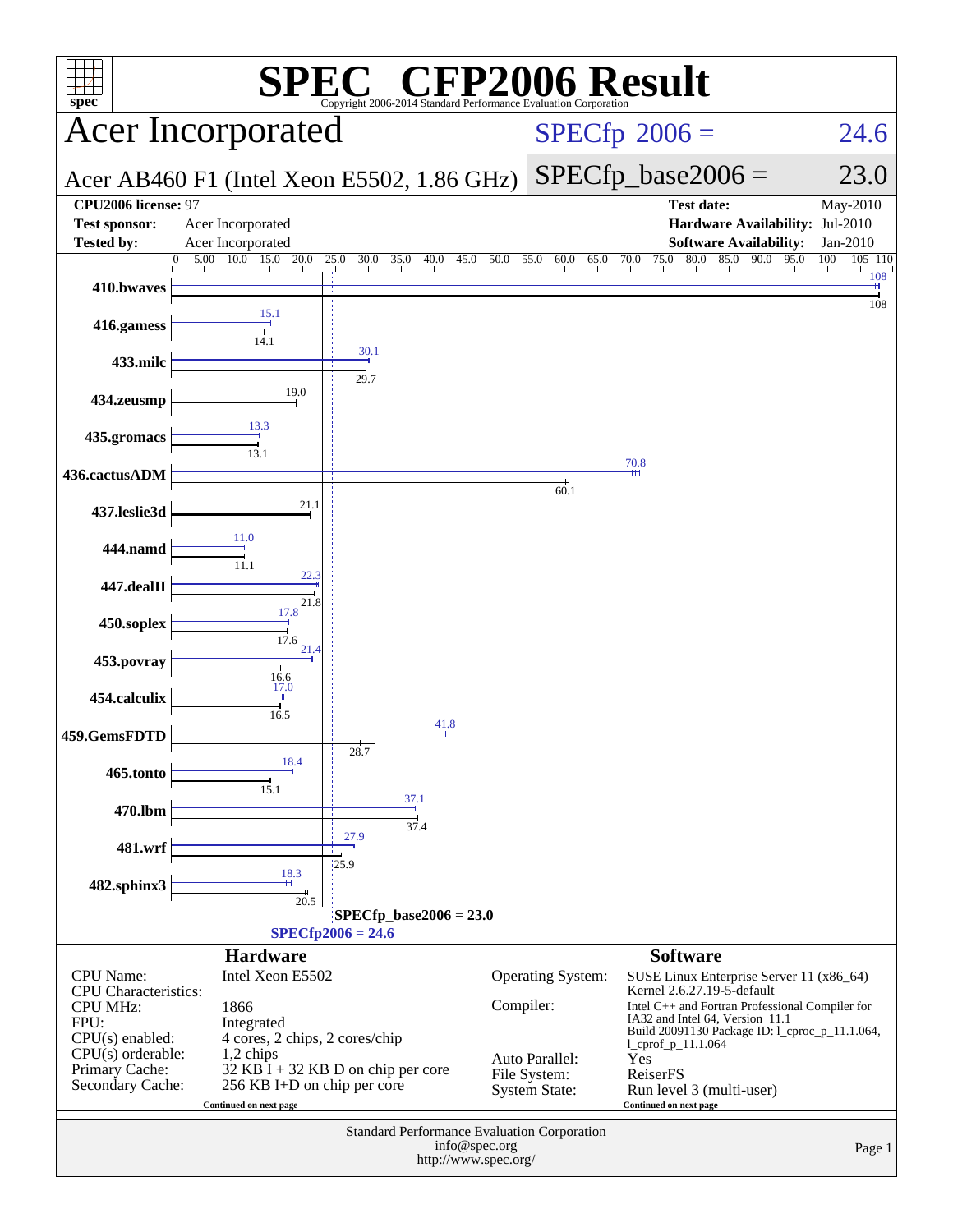

Results appear in the [order in which they were run.](http://www.spec.org/auto/cpu2006/Docs/result-fields.html#RunOrder) Bold underlined text [indicates a median measurement.](http://www.spec.org/auto/cpu2006/Docs/result-fields.html#Median)

#### **[Operating System Notes](http://www.spec.org/auto/cpu2006/Docs/result-fields.html#OperatingSystemNotes)**

[482.sphinx3](http://www.spec.org/auto/cpu2006/Docs/482.sphinx3.html) **[951](http://www.spec.org/auto/cpu2006/Docs/result-fields.html#Median) [20.5](http://www.spec.org/auto/cpu2006/Docs/result-fields.html#Median)** 940 20.7 960 20.3 **[1067](http://www.spec.org/auto/cpu2006/Docs/result-fields.html#Median) [18.3](http://www.spec.org/auto/cpu2006/Docs/result-fields.html#Median)** 1064 18.3 1112 17.5

 'ulimit -s unlimited' was used to set the stack size to unlimited prior to run OMP NUM THREADS set to number of cores KMP\_AFFINITY set to granularity=fine,scatter KMP\_STACKSIZE set to 200M

#### **[Platform Notes](http://www.spec.org/auto/cpu2006/Docs/result-fields.html#PlatformNotes)**

 Fan speed set to full Speed (ie. Enterprise Blade mode) with Smart Blade Console through CMM (Chassis Management Module)

> Standard Performance Evaluation Corporation [info@spec.org](mailto:info@spec.org) <http://www.spec.org/>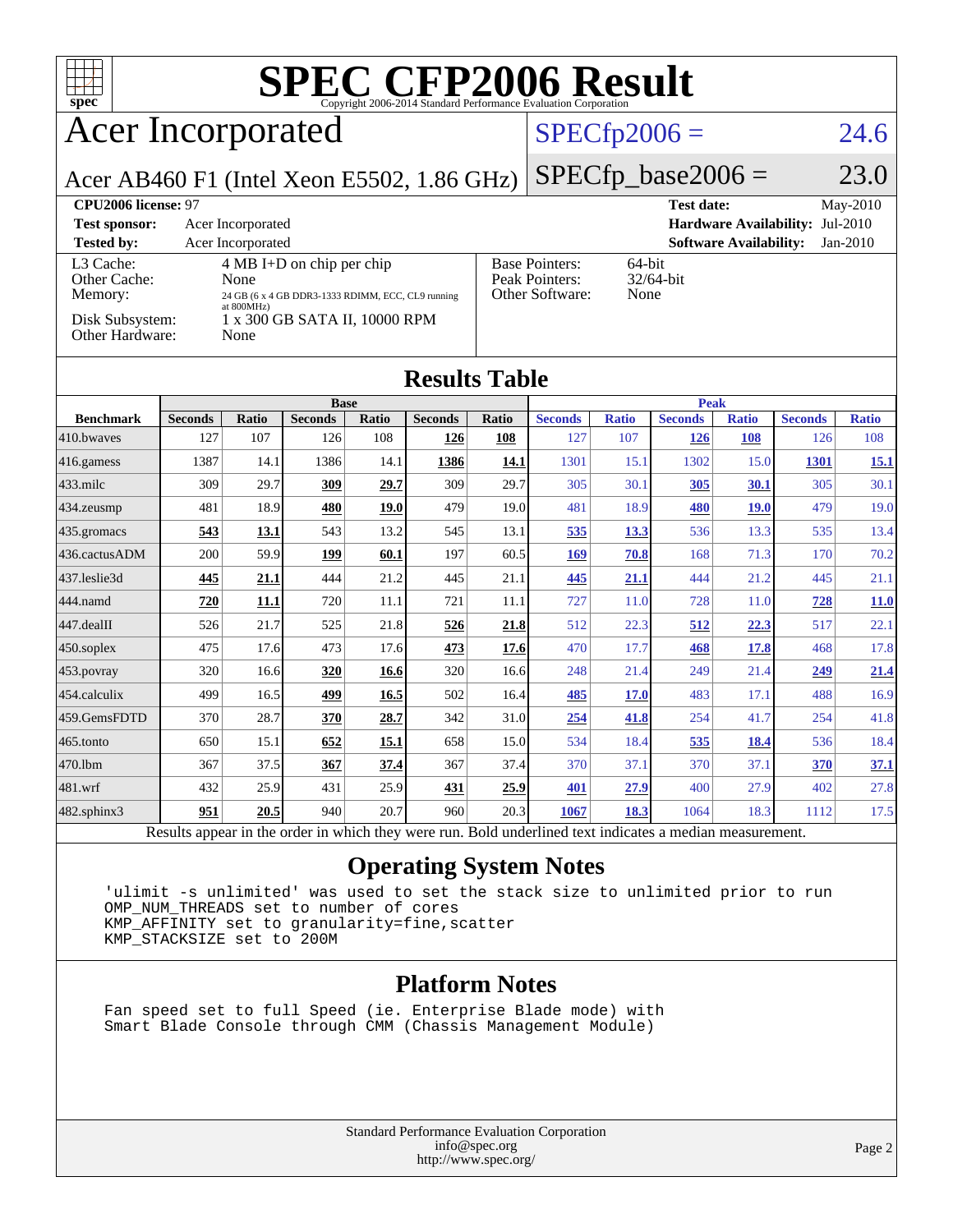| <b>SPEC CFP2006 Result</b><br>$spec^*$                                                                                  |                                                                                                                 |  |  |  |
|-------------------------------------------------------------------------------------------------------------------------|-----------------------------------------------------------------------------------------------------------------|--|--|--|
| <b>Acer Incorporated</b>                                                                                                | $SPECfp2006 =$<br>24.6                                                                                          |  |  |  |
| Acer AB460 F1 (Intel Xeon E5502, 1.86 GHz)                                                                              | 23.0<br>$SPECfp\_base2006 =$                                                                                    |  |  |  |
| <b>CPU2006 license: 97</b><br><b>Test sponsor:</b><br>Acer Incorporated<br><b>Tested by:</b><br>Acer Incorporated       | <b>Test date:</b><br>May-2010<br>Hardware Availability: Jul-2010<br><b>Software Availability:</b><br>$Jan-2010$ |  |  |  |
| <b>General Notes</b>                                                                                                    |                                                                                                                 |  |  |  |
| Binaries were compiled on SLES 10 with Binutils 2.18.50.0.7.20080502                                                    |                                                                                                                 |  |  |  |
| The Acer AB460 F1, and Gateway GB460 F1 are electronically equivalent.<br>This result was measured on Gateway GB460 F1. |                                                                                                                 |  |  |  |
| <b>Base Compiler Invocation</b>                                                                                         |                                                                                                                 |  |  |  |
| C benchmarks:<br>$-m64$<br>icc                                                                                          |                                                                                                                 |  |  |  |
| $C_{++}$ benchmarks:<br>icpc -m64                                                                                       |                                                                                                                 |  |  |  |
| Fortran benchmarks:<br>ifort -m64                                                                                       |                                                                                                                 |  |  |  |
| Benchmarks using both Fortran and C:<br>$-m64$ ifort $-m64$<br>icc                                                      |                                                                                                                 |  |  |  |
| <b>Base Portability Flags</b>                                                                                           |                                                                                                                 |  |  |  |
| 410.bwaves: -DSPEC_CPU_LP64                                                                                             |                                                                                                                 |  |  |  |
| 416.gamess: -DSPEC_CPU_LP64<br>433.milc: -DSPEC_CPU_LP64                                                                |                                                                                                                 |  |  |  |
| 434.zeusmp: - DSPEC_CPU_LP64<br>435.gromacs: -DSPEC_CPU_LP64 -nofor_main                                                |                                                                                                                 |  |  |  |
| 436.cactusADM: -DSPEC_CPU_LP64 -nofor_main                                                                              |                                                                                                                 |  |  |  |
| 437.leslie3d: -DSPEC_CPU_LP64<br>444.namd: -DSPEC_CPU_LP64                                                              |                                                                                                                 |  |  |  |
| 447.dealII: -DSPEC_CPU_LP64                                                                                             |                                                                                                                 |  |  |  |
| 450.soplex: -DSPEC_CPU_LP64<br>453.povray: - DSPEC CPU LP64                                                             |                                                                                                                 |  |  |  |
| 454.calculix: -DSPEC_CPU_LP64 -nofor_main                                                                               |                                                                                                                 |  |  |  |
| 459.GemsFDTD: -DSPEC_CPU_LP64<br>465.tonto: -DSPEC_CPU_LP64                                                             |                                                                                                                 |  |  |  |
| 470.1bm: - DSPEC_CPU_LP64<br>481.wrf: -DSPEC_CPU_LP64 -DSPEC_CPU_CASE_FLAG -DSPEC_CPU_LINUX                             |                                                                                                                 |  |  |  |
| 482.sphinx3: -DSPEC_CPU_LP64                                                                                            |                                                                                                                 |  |  |  |
| <b>Base Optimization Flags</b>                                                                                          |                                                                                                                 |  |  |  |
| C benchmarks:<br>-xSSE4.2 -ipo -03 -no-prec-div -static -parallel -opt-prefetch                                         |                                                                                                                 |  |  |  |
| $C++$ benchmarks:<br>-xSSE4.2 -ipo -03 -no-prec-div -static -parallel -opt-prefetch                                     |                                                                                                                 |  |  |  |

Continued on next page

Standard Performance Evaluation Corporation [info@spec.org](mailto:info@spec.org) <http://www.spec.org/>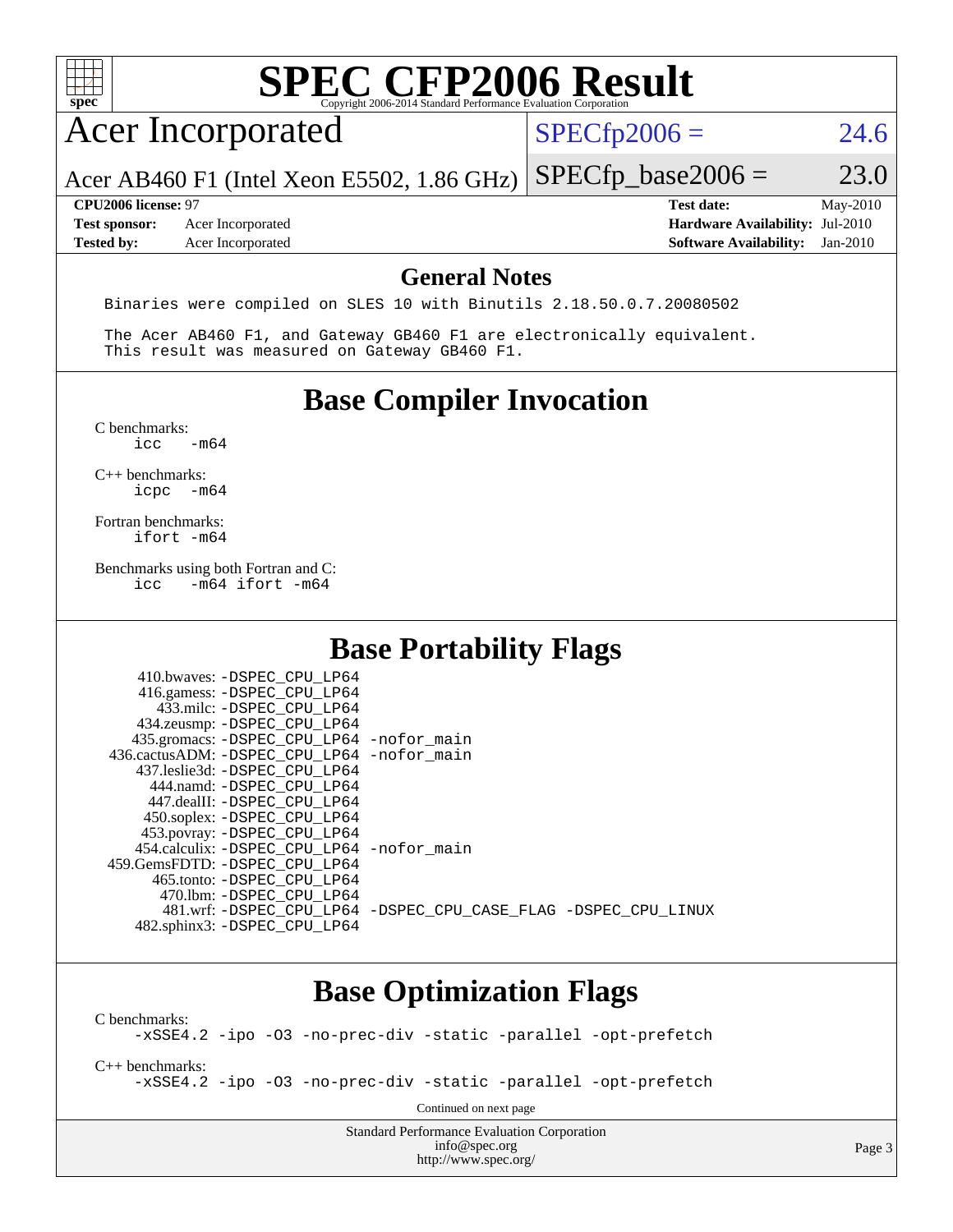

# **[SPEC CFP2006 Result](http://www.spec.org/auto/cpu2006/Docs/result-fields.html#SPECCFP2006Result)**

Acer Incorporated

 $SPECfp2006 = 24.6$  $SPECfp2006 = 24.6$ 

Acer AB460 F1 (Intel Xeon E5502, 1.86 GHz)  $SPECTp\_base2006 = 23.0$ 

**[Test sponsor:](http://www.spec.org/auto/cpu2006/Docs/result-fields.html#Testsponsor)** Acer Incorporated **[Hardware Availability:](http://www.spec.org/auto/cpu2006/Docs/result-fields.html#HardwareAvailability)** Jul-2010

**[CPU2006 license:](http://www.spec.org/auto/cpu2006/Docs/result-fields.html#CPU2006license)** 97 **[Test date:](http://www.spec.org/auto/cpu2006/Docs/result-fields.html#Testdate)** May-2010 **[Tested by:](http://www.spec.org/auto/cpu2006/Docs/result-fields.html#Testedby)** Acer Incorporated **[Software Availability:](http://www.spec.org/auto/cpu2006/Docs/result-fields.html#SoftwareAvailability)** Jan-2010

## **[Base Optimization Flags \(Continued\)](http://www.spec.org/auto/cpu2006/Docs/result-fields.html#BaseOptimizationFlags)**

[Fortran benchmarks](http://www.spec.org/auto/cpu2006/Docs/result-fields.html#Fortranbenchmarks):

[-xSSE4.2](http://www.spec.org/cpu2006/results/res2010q3/cpu2006-20100608-11658.flags.html#user_FCbase_f-xSSE42_f91528193cf0b216347adb8b939d4107) [-ipo](http://www.spec.org/cpu2006/results/res2010q3/cpu2006-20100608-11658.flags.html#user_FCbase_f-ipo) [-O3](http://www.spec.org/cpu2006/results/res2010q3/cpu2006-20100608-11658.flags.html#user_FCbase_f-O3) [-no-prec-div](http://www.spec.org/cpu2006/results/res2010q3/cpu2006-20100608-11658.flags.html#user_FCbase_f-no-prec-div) [-static](http://www.spec.org/cpu2006/results/res2010q3/cpu2006-20100608-11658.flags.html#user_FCbase_f-static) [-parallel](http://www.spec.org/cpu2006/results/res2010q3/cpu2006-20100608-11658.flags.html#user_FCbase_f-parallel) [-opt-prefetch](http://www.spec.org/cpu2006/results/res2010q3/cpu2006-20100608-11658.flags.html#user_FCbase_f-opt-prefetch)

[Benchmarks using both Fortran and C](http://www.spec.org/auto/cpu2006/Docs/result-fields.html#BenchmarksusingbothFortranandC): [-xSSE4.2](http://www.spec.org/cpu2006/results/res2010q3/cpu2006-20100608-11658.flags.html#user_CC_FCbase_f-xSSE42_f91528193cf0b216347adb8b939d4107) [-ipo](http://www.spec.org/cpu2006/results/res2010q3/cpu2006-20100608-11658.flags.html#user_CC_FCbase_f-ipo) [-O3](http://www.spec.org/cpu2006/results/res2010q3/cpu2006-20100608-11658.flags.html#user_CC_FCbase_f-O3) [-no-prec-div](http://www.spec.org/cpu2006/results/res2010q3/cpu2006-20100608-11658.flags.html#user_CC_FCbase_f-no-prec-div) [-static](http://www.spec.org/cpu2006/results/res2010q3/cpu2006-20100608-11658.flags.html#user_CC_FCbase_f-static) [-parallel](http://www.spec.org/cpu2006/results/res2010q3/cpu2006-20100608-11658.flags.html#user_CC_FCbase_f-parallel) [-opt-prefetch](http://www.spec.org/cpu2006/results/res2010q3/cpu2006-20100608-11658.flags.html#user_CC_FCbase_f-opt-prefetch)

**[Peak Compiler Invocation](http://www.spec.org/auto/cpu2006/Docs/result-fields.html#PeakCompilerInvocation)**

[C benchmarks](http://www.spec.org/auto/cpu2006/Docs/result-fields.html#Cbenchmarks):  $icc$   $-m64$ 

[C++ benchmarks:](http://www.spec.org/auto/cpu2006/Docs/result-fields.html#CXXbenchmarks) [icpc -m64](http://www.spec.org/cpu2006/results/res2010q3/cpu2006-20100608-11658.flags.html#user_CXXpeak_intel_icpc_64bit_bedb90c1146cab66620883ef4f41a67e)

[Fortran benchmarks](http://www.spec.org/auto/cpu2006/Docs/result-fields.html#Fortranbenchmarks): [ifort -m64](http://www.spec.org/cpu2006/results/res2010q3/cpu2006-20100608-11658.flags.html#user_FCpeak_intel_ifort_64bit_ee9d0fb25645d0210d97eb0527dcc06e)

[Benchmarks using both Fortran and C](http://www.spec.org/auto/cpu2006/Docs/result-fields.html#BenchmarksusingbothFortranandC): [icc -m64](http://www.spec.org/cpu2006/results/res2010q3/cpu2006-20100608-11658.flags.html#user_CC_FCpeak_intel_icc_64bit_0b7121f5ab7cfabee23d88897260401c) [ifort -m64](http://www.spec.org/cpu2006/results/res2010q3/cpu2006-20100608-11658.flags.html#user_CC_FCpeak_intel_ifort_64bit_ee9d0fb25645d0210d97eb0527dcc06e)

### **[Peak Portability Flags](http://www.spec.org/auto/cpu2006/Docs/result-fields.html#PeakPortabilityFlags)**

Same as Base Portability Flags

## **[Peak Optimization Flags](http://www.spec.org/auto/cpu2006/Docs/result-fields.html#PeakOptimizationFlags)**

[C benchmarks](http://www.spec.org/auto/cpu2006/Docs/result-fields.html#Cbenchmarks):

 $433 \text{.}$ milc:  $-xSSE4$ .  $2(pass 2)$  - $prof-gen(pass 1)$  - $ipo(pass 2)$  [-O3](http://www.spec.org/cpu2006/results/res2010q3/cpu2006-20100608-11658.flags.html#user_peakPASS2_CFLAGSPASS2_LDFLAGS433_milc_f-O3) $(pass 2)$ [-no-prec-div](http://www.spec.org/cpu2006/results/res2010q3/cpu2006-20100608-11658.flags.html#user_peakPASS2_CFLAGSPASS2_LDFLAGS433_milc_f-no-prec-div)(pass 2) [-static](http://www.spec.org/cpu2006/results/res2010q3/cpu2006-20100608-11658.flags.html#user_peakPASS2_CFLAGSPASS2_LDFLAGS433_milc_f-static)(pass 2) [-prof-use](http://www.spec.org/cpu2006/results/res2010q3/cpu2006-20100608-11658.flags.html#user_peakPASS2_CFLAGSPASS2_LDFLAGS433_milc_prof_use_bccf7792157ff70d64e32fe3e1250b55)(pass 2) [-ansi-alias](http://www.spec.org/cpu2006/results/res2010q3/cpu2006-20100608-11658.flags.html#user_peakOPTIMIZE433_milc_f-ansi-alias)

470.lbm:  $-xSSE4$ . 2(pass 2)  $-prof-gen(pass 1) -ipo(pass 2) -O3(pass 2)$  $-prof-gen(pass 1) -ipo(pass 2) -O3(pass 2)$  $-prof-gen(pass 1) -ipo(pass 2) -O3(pass 2)$  $-prof-gen(pass 1) -ipo(pass 2) -O3(pass 2)$  $-prof-gen(pass 1) -ipo(pass 2) -O3(pass 2)$  $-prof-gen(pass 1) -ipo(pass 2) -O3(pass 2)$ [-no-prec-div](http://www.spec.org/cpu2006/results/res2010q3/cpu2006-20100608-11658.flags.html#user_peakPASS2_CFLAGSPASS2_LDFLAGS470_lbm_f-no-prec-div)(pass 2) [-static](http://www.spec.org/cpu2006/results/res2010q3/cpu2006-20100608-11658.flags.html#user_peakPASS2_CFLAGSPASS2_LDFLAGS470_lbm_f-static)(pass 2) [-prof-use](http://www.spec.org/cpu2006/results/res2010q3/cpu2006-20100608-11658.flags.html#user_peakPASS2_CFLAGSPASS2_LDFLAGS470_lbm_prof_use_bccf7792157ff70d64e32fe3e1250b55)(pass 2) [-parallel](http://www.spec.org/cpu2006/results/res2010q3/cpu2006-20100608-11658.flags.html#user_peakOPTIMIZE470_lbm_f-parallel) [-ansi-alias](http://www.spec.org/cpu2006/results/res2010q3/cpu2006-20100608-11658.flags.html#user_peakOPTIMIZE470_lbm_f-ansi-alias) [-auto-ilp32](http://www.spec.org/cpu2006/results/res2010q3/cpu2006-20100608-11658.flags.html#user_peakCOPTIMIZE470_lbm_f-auto-ilp32)

 482.sphinx3: [-xSSE4.2](http://www.spec.org/cpu2006/results/res2010q3/cpu2006-20100608-11658.flags.html#user_peakOPTIMIZE482_sphinx3_f-xSSE42_f91528193cf0b216347adb8b939d4107) [-ipo](http://www.spec.org/cpu2006/results/res2010q3/cpu2006-20100608-11658.flags.html#user_peakOPTIMIZE482_sphinx3_f-ipo) [-O3](http://www.spec.org/cpu2006/results/res2010q3/cpu2006-20100608-11658.flags.html#user_peakOPTIMIZE482_sphinx3_f-O3) [-no-prec-div](http://www.spec.org/cpu2006/results/res2010q3/cpu2006-20100608-11658.flags.html#user_peakOPTIMIZE482_sphinx3_f-no-prec-div) [-static](http://www.spec.org/cpu2006/results/res2010q3/cpu2006-20100608-11658.flags.html#user_peakOPTIMIZE482_sphinx3_f-static) [-auto-ilp32](http://www.spec.org/cpu2006/results/res2010q3/cpu2006-20100608-11658.flags.html#user_peakCOPTIMIZE482_sphinx3_f-auto-ilp32) [-unroll2](http://www.spec.org/cpu2006/results/res2010q3/cpu2006-20100608-11658.flags.html#user_peakCOPTIMIZE482_sphinx3_f-unroll_784dae83bebfb236979b41d2422d7ec2)

[C++ benchmarks:](http://www.spec.org/auto/cpu2006/Docs/result-fields.html#CXXbenchmarks)

```
 444.namd: -xSSE4.2(pass 2) -prof-gen(pass 1) -ipo(pass 2) -O3(pass 2)
-no-prec-div(pass 2) -static(pass 2) -prof-use(pass 2)
-fno-alias -auto-ilp32
```
Continued on next page

Standard Performance Evaluation Corporation [info@spec.org](mailto:info@spec.org) <http://www.spec.org/>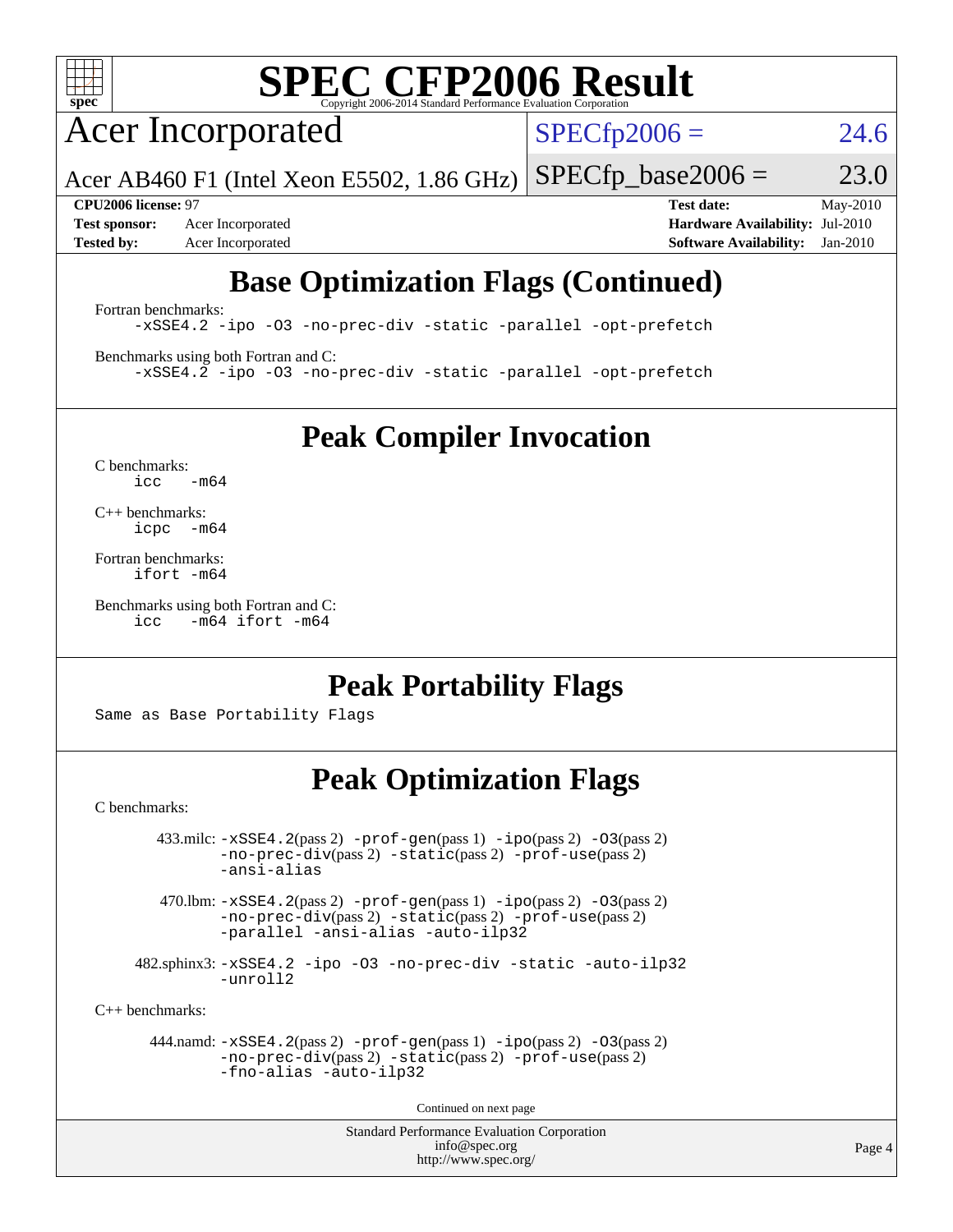

# **[SPEC CFP2006 Result](http://www.spec.org/auto/cpu2006/Docs/result-fields.html#SPECCFP2006Result)**

Acer Incorporated

 $SPECfp2006 = 24.6$  $SPECfp2006 = 24.6$ 

Acer AB460 F1 (Intel Xeon E5502, 1.86 GHz)  $SPECfp\_base2006 = 23.0$ 

**[Tested by:](http://www.spec.org/auto/cpu2006/Docs/result-fields.html#Testedby)** Acer Incorporated **[Software Availability:](http://www.spec.org/auto/cpu2006/Docs/result-fields.html#SoftwareAvailability)** Jan-2010

**[CPU2006 license:](http://www.spec.org/auto/cpu2006/Docs/result-fields.html#CPU2006license)** 97 **[Test date:](http://www.spec.org/auto/cpu2006/Docs/result-fields.html#Testdate)** May-2010 **[Test sponsor:](http://www.spec.org/auto/cpu2006/Docs/result-fields.html#Testsponsor)** Acer Incorporated **[Hardware Availability:](http://www.spec.org/auto/cpu2006/Docs/result-fields.html#HardwareAvailability)** Jul-2010

## **[Peak Optimization Flags \(Continued\)](http://www.spec.org/auto/cpu2006/Docs/result-fields.html#PeakOptimizationFlags)**

|                                      | 447.dealII: -xSSE4.2(pass 2) -prof-gen(pass 1) -ipo(pass 2) -03(pass 2)<br>-no-prec-div(pass 2) -static(pass 2) -prof-use(pass 2)<br>-unroll2 -ansi-alias -scalar-rep- -auto-ilp32                                            |  |  |
|--------------------------------------|-------------------------------------------------------------------------------------------------------------------------------------------------------------------------------------------------------------------------------|--|--|
|                                      | 450.soplex: $-xSSE4$ . 2(pass 2) -prof-gen(pass 1) -ipo(pass 2) -03(pass 2)<br>-no-prec-div(pass 2) -static(pass 2) -prof-use(pass 2)<br>-opt-malloc-options=3 -auto-ilp32                                                    |  |  |
|                                      | $453.$ povray: $-xSSE4.2(pass 2) -prof-gen(pass 1) -ipo(pass 2) -O3(pass 2)$<br>$-no-prec-div(pass 2) -static(pass 2) -prof-use(pass 2)$<br>-unroll4 -ansi-alias                                                              |  |  |
| Fortran benchmarks:                  |                                                                                                                                                                                                                               |  |  |
|                                      | 410.bwaves: -xSSE4.2 -ipo -03 -no-prec-div -static -opt-prefetch<br>-parallel                                                                                                                                                 |  |  |
|                                      | 416.gamess: $-xSSE4$ . $2(pass 2)$ -prof-gen(pass 1) -ipo(pass 2) -03(pass 2)<br>-no-prec-div(pass 2) -static(pass 2) -prof-use(pass 2)<br>-unroll2 - ObO -ansi-alias -scalar-rep-                                            |  |  |
|                                      | $434$ .zeusmp: basepeak = yes                                                                                                                                                                                                 |  |  |
|                                      | $437$ .leslie3d: basepeak = yes                                                                                                                                                                                               |  |  |
|                                      | $459. \text{GemsFDTD: } -x \text{SSE4}.2(\text{pass 2}) - \text{prof-gen(pass 1)} - \text{ipo(pass 2)} -03(\text{pass 2})$<br>-no-prec-div(pass 2) -static(pass 2) -prof-use(pass 2)<br>-unroll2 -Ob0 -opt-prefetch -parallel |  |  |
|                                      | 465.tonto: -xSSE4.2(pass 2) -prof-gen(pass 1) -ipo(pass 2) -03(pass 2)<br>-no-prec-div(pass 2) -static(pass 2) -prof-use(pass 2)<br>-inline-calloc -opt-malloc-options=3 -auto -unroll4                                       |  |  |
| Benchmarks using both Fortran and C: |                                                                                                                                                                                                                               |  |  |
|                                      | 435.gromacs: -xSSE4.2(pass 2) -prof-gen(pass 1) -ipo(pass 2) -03(pass 2)<br>-no-prec-div(pass 2) -static(pass 2) -prof-use(pass 2)<br>-opt-prefetch -auto-ilp32                                                               |  |  |
|                                      | 436.cactusADM: -xSSE4.2(pass 2) -prof-gen(pass 1) -ipo(pass 2) -03(pass 2)<br>-no-prec-div(pass 2) -static(pass 2) -prof-use(pass 2)<br>-unroll2 -opt-prefetch -parallel -auto-ilp32                                          |  |  |
|                                      | 454.calculix: -xSSE4.2 -ipo -03 -no-prec-div -static -auto-ilp32                                                                                                                                                              |  |  |
| 481.wrf: Same as 454.calculix        |                                                                                                                                                                                                                               |  |  |
|                                      |                                                                                                                                                                                                                               |  |  |
|                                      |                                                                                                                                                                                                                               |  |  |